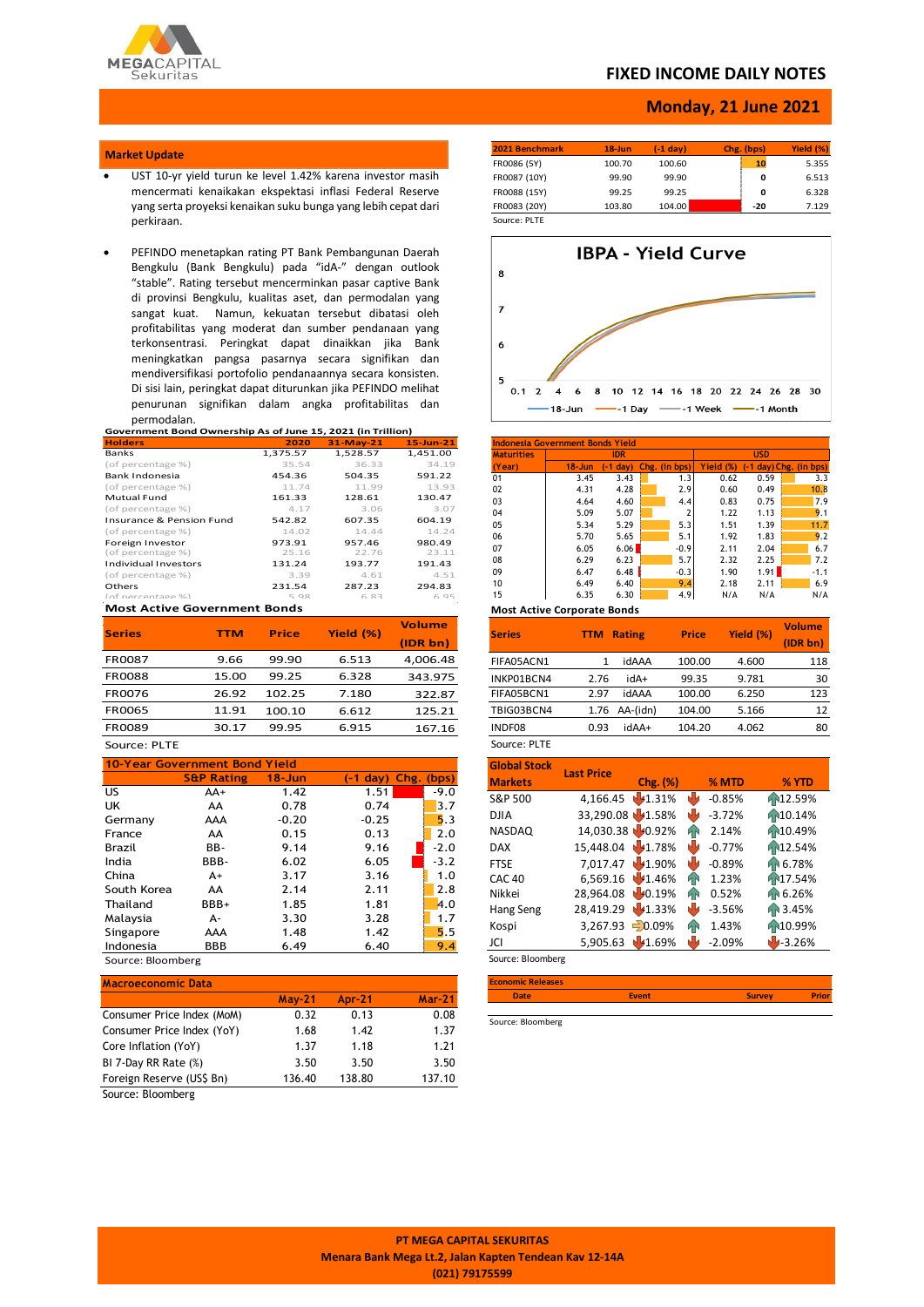

**Monday, 21 June 2021**

# **Government Bond Prices**

|               | Closing Price: 18-Jun-2021 |         |        |                  |             |            |                   |                   |              |                       |
|---------------|----------------------------|---------|--------|------------------|-------------|------------|-------------------|-------------------|--------------|-----------------------|
| <b>Series</b> | <b>Maturity</b>            | TTM     | Coupon | <b>Price</b>     | <b>YTMX</b> | <b>YTM</b> | <b>Est. Yield</b> | <b>Fair Price</b> | Spread (bps) | <b>Recommendation</b> |
| FR0034        | 15-Jun-21                  | $-0.01$ | 12.80% | 100.12           | $-25.925$   | $-25.93%$  | 2.96%             | 100.00            | $-12$        | Fair                  |
| FR0053        | 15-Jul-21                  | 0.07    | 8.25%  | 100.41           | 2.045       | 2.05%      | 3.18%             | 100.34            | -6           | Fair                  |
| FR0061        | 15-May-22                  | 0.90    | 7.00%  | 103.12           | 3.445       | 3.45%      | 3.17%             | 103.38            | 26           | Cheap                 |
| FR0035        | 15-Jun-22                  | 0.99    | 12.90% | 108.99           | 3.518       | 3.52%      | 3.88%             | 108.64            | $-35$        | Expensive             |
| FR0043        | 15-Jul-22                  | 1.07    | 10.25% | 106.85           | 3.638       | 3.64%      | 3.88%             | 106.60            | $-25$        | Fair                  |
| FR0063        | 15-May-23                  | 1.90    | 5.63%  | 102.37           | 4.308       | 4.31%      | 3.94%             | 103.05            | 68           | Cheap                 |
| FR0046        | 15-Jul-23                  | 2.07    | 9.50%  | 109.80           | 4.48        | 4.48%      | 4.50%             | 109.77            | $-2$         | Fair                  |
| FR0039        | 15-Aug-23                  | 2.15    | 11.75% | 114.76           | 4.474       | 4.47%      | 4.55%             | 114.60            | $-15$        | Fair                  |
| FR0070        | 15-Mar-24                  | 2.74    | 8.38%  | 109.47           | 4.64        | 4.64%      | 4.59%             | 109.62            | 14           | Fair                  |
| FR0077        | 15-May-24                  | 2.90    | 8.13%  | 109.42           | 4.614       | 4.61%      | 4.88%             | 108.69            | $-73$        | Expensive             |
| FR0044        | 15-Sep-24                  | 3.24    | 10.00% | 114.10           | 5.246       | 5.25%      | 4.98%             | 114.80            | 71           | Cheap                 |
| FR0081        | 15-Jun-25                  | 3.99    | 6.50%  | 105.03           | 5.089       | 5.09%      | 5.37%             | 104.01            | $-101$       | Expensive             |
| FR0040        | 15-Sep-25                  | 4.24    | 11.00% | 120.66           | 5.47        | 5.47%      | 5.37%             | 121.05            | 39           | Cheap                 |
| FR0084        | 15-Feb-26                  | 4.66    | 7.25%  | 107.24           | 5.463       | 5.46%      | 5.46%             | 107.27            | 3            | Fair                  |
| <b>FR0086</b> | 15-Apr-26                  | 4.82    | 5.50%  | 100.66           | 5.342       | 5.34%      | 5.59%             | 99.63             | $-103$       | Expensive             |
| FR0037        | 15-Sep-26                  | 5.24    | 12.00% | 128.68           | 5.597       | 5.60%      | 5.68%             | 128.27            | $-42$        | Expensive             |
| FR0056        | 15-Sep-26                  | 5.24    | 8.38%  | 112.87           | 5.507       | 5.51%      | 5.75%             | 111.72            | $-116$       | Expensive             |
| FR0059        | 15-May-27                  | 5.90    | 7.00%  | 106.41           | 5.703       | 5.70%      | 5.75%             | 106.18            | $-23$        | Fair                  |
| FR0042        | 15-Jul-27                  |         | 10.25% |                  |             |            |                   | 121.75            |              |                       |
| FR0047        | 15-Feb-28                  | 6.07    | 10.00% | 121.25<br>122.00 | 6.024       | 6.02%      | 5.93%             | 121.98            | 50<br>$-2$   | Cheap                 |
|               |                            | 6.66    |        |                  | 5.948       | 5.95%      | 5.95%             |                   |              | Fair                  |
| FR0064        | 15-May-28                  | 6.91    | 6.13%  | 100.57           | 6.022       | 6.02%      | 6.07%             | 100.30            | $-27$        | Expensive             |
| FR0071        | 15-Mar-29                  | 7.74    | 9.00%  | 116.39           | 6.288       | 6.29%      | 6.13%             | 117.45            | 106          | Cheap                 |
| FR0078        | 15-May-29                  | 7.91    | 8.25%  | 112.21           | 6.265       | 6.27%      | 6.26%             | 112.24            | 3            | Fair                  |
| FR0052        | 15-Aug-30                  | 9.16    | 10.50% | 127.55           | 6.47        | 6.47%      | 6.44%             | 127.76            | 20           | Fair                  |
| FR0082        | 15-Sep-30                  | 9.24    | 7.00%  | 104.29           | 6.377       | 6.38%      | 6.46%             | 103.70            | $-58$        | Expensive             |
| FR0087        | 15-Feb-31                  | 9.66    | 6.50%  | 100.07           | 6.489       | 6.49%      | 6.47%             | 100.20            | 14           | Fair                  |
| FR0085        | 15-Apr-31                  | 9.82    | 7.75%  | 109.13           | 6.477       | 6.48%      | 6.52%             | 108.81            | $-31$        | Expensive             |
| FR0073        | 15-May-31                  | 9.91    | 8.75%  | 116.28           | 6.494       | 6.49%      | 6.54%             | 115.94            | -33          | Expensive             |
| FR0054        | 15-Jul-31                  | 10.07   | 9.50%  | 120.69           | 6.647       | 6.92%      | 6.55%             | 121.47            | 77           | Cheap                 |
| FR0058        | 15-Jun-32                  | 10.99   | 8.25%  | 112.07           | 6.681       | 6.68%      | 6.65%             | 112.32            | 25           | Fair                  |
| FR0074        | 15-Aug-32                  | 11.16   | 7.50%  | 106.18           | 6.702       | 6.70%      | 6.65%             | 106.58            | 40           | Cheap                 |
| FR0065        | 15-May-33                  | 11.91   | 6.63%  | 100.03           | 6.62        | 6.62%      | 6.67%             | 99.65             | $-39$        | Expensive             |
| FR0068        | 15-Mar-34                  | 12.74   | 8.38%  | 111.82           | 6.958       | 6.96%      | 6.74%             | 113.86            | 204          | Cheap                 |
| FR0080        | 15-Jun-35                  | 13.99   | 7.50%  | 104.81           | 6.956       | 6.96%      | 6.87%             | 105.61            | 80           | Cheap                 |
| FR0072        | 15-May-36                  | 14.91   | 8.25%  | 111.07           | 7.038       | 7.04%      | 6.87%             | 112.73            | 167          | Cheap                 |
| FR0088        | 15-Jun-36                  | 15.00   | 6.25%  | 99.08            | 6.346       | 6.35%      | 6.92%             | 93.78             | 530          | Expensive             |
| FR0045        | 15-May-37                  | 15.91   | 9.75%  | 123.65           | 7.223       | 7.22%      | 6.92%             | 126.97            | 332          | Cheap                 |
| FR0075        | 15-May-38                  | 16.91   | 7.50%  | 104.09           | 7.08        | 7.08%      | 6.97%             | 105.19            | 110          | Cheap                 |
| FR0050        | 15-Jul-38                  | 17.08   | 10.50% | 131.30           | 7.269       | 7.27%      | 7.01%             | 134.37            | 307          | Cheap                 |
| FR0079        | 15-Apr-39                  | 17.83   | 8.38%  | 112.39           | 7.134       | 7.13%      | 7.02%             | 113.66            | 127          | Cheap                 |
| FR0083        | 15-Apr-40                  | 18.83   | 7.50%  | 104.27           | 7.084       | 7.08%      | 7.05%             | 104.62            | 35           | Cheap                 |
| FR0057        | 15-May-41                  | 19.92   | 9.50%  | 122.50           | 7.332       | 7.33%      | 7.09%             | 125.54            | 304          | Cheap                 |
| FR0062        | 15-Apr-42                  | 20.83   | 6.38%  | 99.00            | 6.462       | 6.46%      | 7.12%             | 92.00             | $-700$       | Expensive             |
| FR0067        | 15-Feb-44                  | 22.67   | 8.75%  | 116.00           | 7.295       | 7.30%      | 7.17%             | 117.57            | 157          | Cheap                 |
| FR0076        | 15-May-48                  | 26.92   | 7.38%  | 103.47           | 7.083       | 7.08%      | 7.25%             | 101.47            | $-200$       | Expensive             |
| FR0089        | 15-Aug-51                  | 30.17   | 6.88%  | 100.67           | 6.821       | 6.82%      | 7.31%             | 94.74             | $-593$       | Expensive             |

Source: IBPA, PLTE, Bloomberg, & MCS Estimates